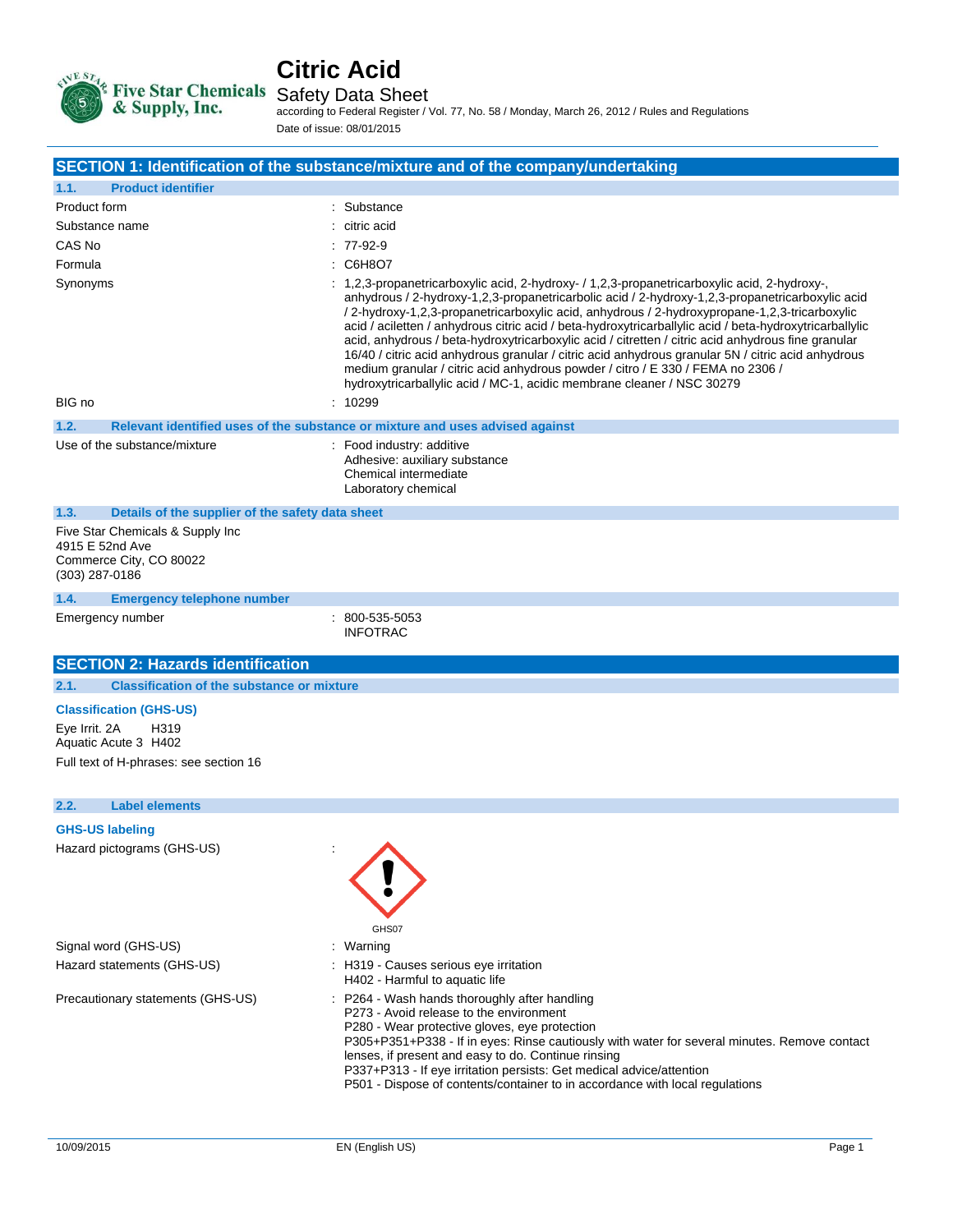### Safety Data Sheet

according to Federal Register / Vol. 77, No. 58 / Monday, March 26, 2012 / Rules and Regulations

| 2.3.<br><b>Other hazards</b>                                                       |                                                                                                                                                                                                                                                 |     |                                                       |
|------------------------------------------------------------------------------------|-------------------------------------------------------------------------------------------------------------------------------------------------------------------------------------------------------------------------------------------------|-----|-------------------------------------------------------|
| No additional information available                                                |                                                                                                                                                                                                                                                 |     |                                                       |
| 2.4.<br><b>Unknown acute toxicity (GHS-US)</b>                                     |                                                                                                                                                                                                                                                 |     |                                                       |
| Not applicable                                                                     |                                                                                                                                                                                                                                                 |     |                                                       |
| <b>SECTION 3: Composition/information on ingredients</b>                           |                                                                                                                                                                                                                                                 |     |                                                       |
| 3.1.<br><b>Substance</b>                                                           |                                                                                                                                                                                                                                                 |     |                                                       |
|                                                                                    |                                                                                                                                                                                                                                                 | %   |                                                       |
| <b>Name</b><br>citric acid                                                         | <b>Product identifier</b><br>(CAS No) 77-92-9                                                                                                                                                                                                   | 100 | <b>Classification (GHS-US)</b><br>Eye Irrit. 2A, H319 |
| (Main constituent)                                                                 |                                                                                                                                                                                                                                                 |     | Aquatic Acute 3, H402                                 |
| Full text of H-phrases: see section 16                                             |                                                                                                                                                                                                                                                 |     |                                                       |
| 3.2.<br><b>Mixture</b>                                                             |                                                                                                                                                                                                                                                 |     |                                                       |
| Not applicable                                                                     |                                                                                                                                                                                                                                                 |     |                                                       |
| 4.1.<br><b>Description of first aid measures</b>                                   |                                                                                                                                                                                                                                                 |     |                                                       |
| First-aid measures general                                                         | : Never give anything by mouth to an unconscious person. If you feel unwell, seek medical<br>advice.                                                                                                                                            |     |                                                       |
| First-aid measures after inhalation                                                | : Remove the victim into fresh air. Allow the victim to rest.                                                                                                                                                                                   |     |                                                       |
| First-aid measures after skin contact                                              | : Wash with plenty of soap and water. If irritation or rash occurs: Get medical advice/attention.                                                                                                                                               |     |                                                       |
| First-aid measures after eye contact                                               | : Rinse immediately with plenty of water. Obtain medical attention if pain, blinking or redness<br>persist.                                                                                                                                     |     |                                                       |
| First-aid measures after ingestion                                                 | : Rinse mouth with water. Do NOT induce vomiting. Call a poison center/doctor/physician if you<br>feel unwell.                                                                                                                                  |     |                                                       |
| 4.2.<br>Most important symptoms and effects, both acute and delayed                |                                                                                                                                                                                                                                                 |     |                                                       |
| Symptoms/injuries after inhalation                                                 | : AFTER INHALATION OF DUST: Dry/sore throat. Coughing. Slight irritation. EXPOSURE TO<br>HIGH CONCENTRATIONS: Irritation of the respiratory tract. Respiratory difficulties.                                                                    |     |                                                       |
| Symptoms/injuries after skin contact                                               | Red skin. ON CONTINUOUS EXPOSURE/CONTACT: Tingling/irritation of the skin.                                                                                                                                                                      |     |                                                       |
| Symptoms/injuries after eye contact                                                | Irritation of the eye tissue. ON CONTINUOUS EXPOSURE/CONTACT: Inflammation/damage<br>of the eye tissue.                                                                                                                                         |     |                                                       |
| Symptoms/injuries after ingestion                                                  | : AFTER ABSORPTION OF HIGH QUANTITIES: Abdominal pain. Vomiting. Diarrhoea.                                                                                                                                                                     |     |                                                       |
| Chronic symptoms                                                                   | : ON CONTINUOUS/REPEATED EXPOSURE/CONTACT: Affection/discolouration of the teeth.                                                                                                                                                               |     |                                                       |
| 4.3.<br>Indication of any immediate medical attention and special treatment needed |                                                                                                                                                                                                                                                 |     |                                                       |
| No additional information available                                                |                                                                                                                                                                                                                                                 |     |                                                       |
| <b>SECTION 5: Firefighting measures</b>                                            |                                                                                                                                                                                                                                                 |     |                                                       |
| <b>Extinguishing media</b><br>5.1.                                                 |                                                                                                                                                                                                                                                 |     |                                                       |
| Suitable extinguishing media                                                       | : Water spray. Polyvalent foam. Alcohol-resistant foam. Polymer foam. ABC powder. Carbon<br>dioxide.                                                                                                                                            |     |                                                       |
| 5.2.<br>Special hazards arising from the substance or mixture                      |                                                                                                                                                                                                                                                 |     |                                                       |
| Fire hazard                                                                        | DIRECT FIRE HAZARD. Not easily combustible. In finely divided state: increased fire hazard.<br>INDIRECT FIRE HAZARD. Temperature above flashpoint: higher fire/explosion hazard.<br>Reactions involving a fire hazard: see "Reactivity Hazard". |     |                                                       |
| Explosion hazard                                                                   | DIRECT EXPLOSION HAZARD. Fine dust is explosive with air. INDIRECT EXPLOSION<br>HAZARD. Dust cloud can be ignited by a spark. Reactions with explosion hazards: see<br>"Reactivity Hazard".                                                     |     |                                                       |
| Reactivity                                                                         | : Upon combustion: CO and CO2 are formed. Reacts violently with (strong) oxidizers:<br>(increased) risk of fire. Reacts with (strong) reducers. Reacts exothermically with (some) bases:<br>(increased) risk of fire.                           |     |                                                       |
| 5.3.<br><b>Advice for firefighters</b>                                             |                                                                                                                                                                                                                                                 |     |                                                       |
| Precautionary measures fire                                                        | Exposure to fire/heat: keep upwind. Exposure to fire/heat: have neighbourhood close doors and<br>windows.                                                                                                                                       |     |                                                       |
| Firefighting instructions                                                          | Cool tanks/drums with water spray/remove them into safety.                                                                                                                                                                                      |     |                                                       |
| Protection during firefighting                                                     | : Heat/fire exposure: compressed air/oxygen apparatus.                                                                                                                                                                                          |     |                                                       |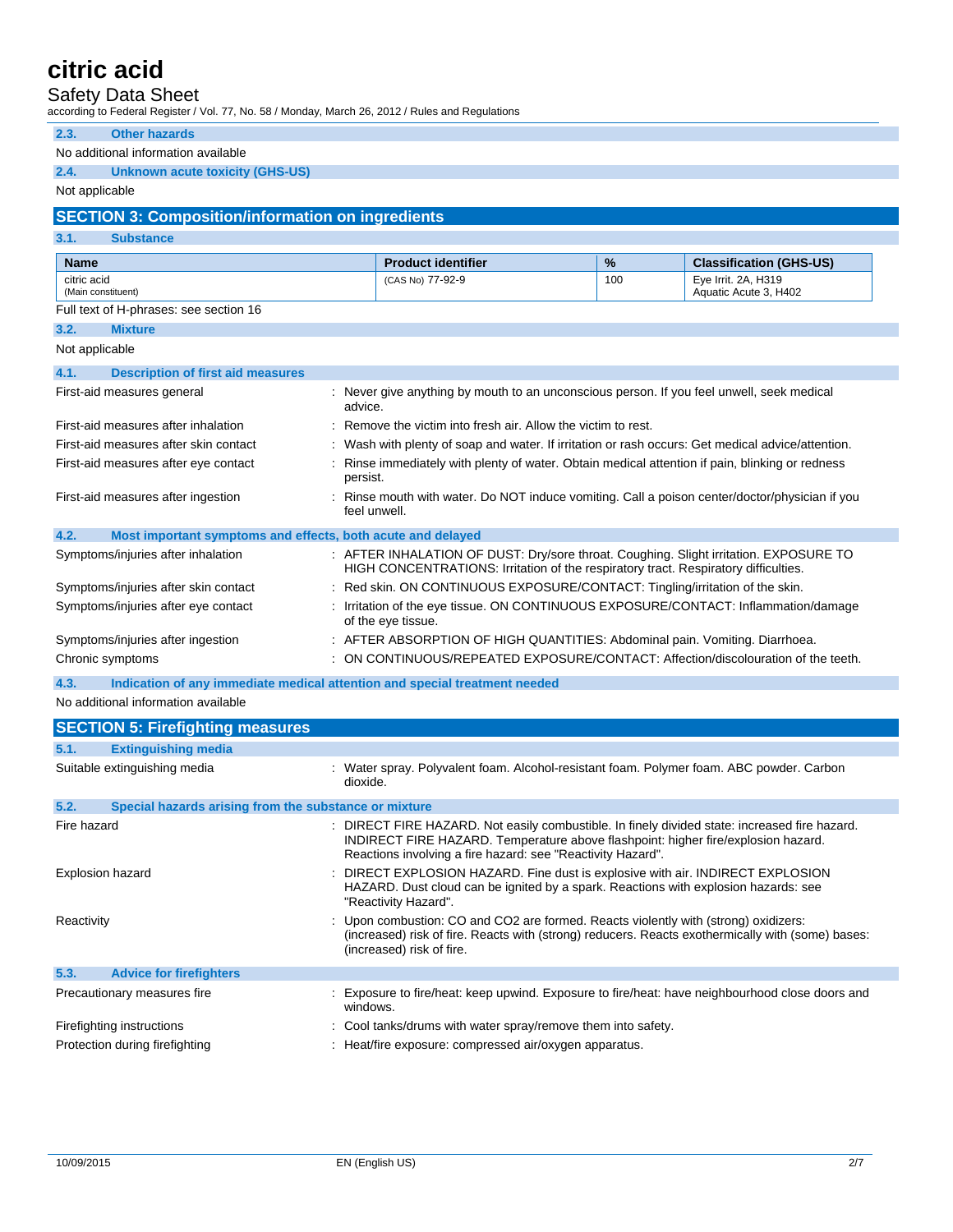### Safety Data Sheet

according to Federal Register / Vol. 77, No. 58 / Monday, March 26, 2012 / Rules and Regulations

|                                                                             | <b>SECTION 6: Accidental release measures</b>                   |                                                                                                                                                                                                                                                                                                                                                                                                                                                                                                                                                                                              |  |
|-----------------------------------------------------------------------------|-----------------------------------------------------------------|----------------------------------------------------------------------------------------------------------------------------------------------------------------------------------------------------------------------------------------------------------------------------------------------------------------------------------------------------------------------------------------------------------------------------------------------------------------------------------------------------------------------------------------------------------------------------------------------|--|
| Personal precautions, protective equipment and emergency procedures<br>6.1. |                                                                 |                                                                                                                                                                                                                                                                                                                                                                                                                                                                                                                                                                                              |  |
| 6.1.1.                                                                      | For non-emergency personnel                                     |                                                                                                                                                                                                                                                                                                                                                                                                                                                                                                                                                                                              |  |
| Protective equipment                                                        |                                                                 | : Gloves. Safety glasses. Protective clothing. Dust cloud production: compressed air/oxygen<br>apparatus. See "Material-Handling" to select protective clothing.                                                                                                                                                                                                                                                                                                                                                                                                                             |  |
| Emergency procedures                                                        |                                                                 | : Mark the danger area. Prevent dust cloud formation, e.g. by wetting. No naked flames. Wash<br>contaminated clothes.                                                                                                                                                                                                                                                                                                                                                                                                                                                                        |  |
|                                                                             | Measures in case of dust release                                | : In case of dust production: keep upwind. Dust production: have neighbourhood close doors and<br>windows. Dust production: stop engines and no smoking. In case of dust production: no naked<br>flames or sparks. Dust: spark-/explosionproof appliances/lighting equipment.                                                                                                                                                                                                                                                                                                                |  |
| 6.1.2.                                                                      | For emergency responders<br>No additional information available |                                                                                                                                                                                                                                                                                                                                                                                                                                                                                                                                                                                              |  |
| 6.2.                                                                        | <b>Environmental precautions</b>                                |                                                                                                                                                                                                                                                                                                                                                                                                                                                                                                                                                                                              |  |
|                                                                             | No additional information available                             |                                                                                                                                                                                                                                                                                                                                                                                                                                                                                                                                                                                              |  |
| 6.3.                                                                        | Methods and material for containment and cleaning up            |                                                                                                                                                                                                                                                                                                                                                                                                                                                                                                                                                                                              |  |
| For containment                                                             |                                                                 | : Contain released substance, pump into suitable containers. Consult "Material-handling" to<br>select material of containers. Plug the leak, cut off the supply. Knock down/dilute dust cloud<br>with water spray. Powdered form: no compressed air for pumping over spills.                                                                                                                                                                                                                                                                                                                 |  |
| Methods for cleaning up                                                     |                                                                 | : Prevent dust cloud formation. Scoop solid spill into closing containers. See "Material-handling"<br>for suitable container materials. Powdered: do not use compressed air for pumping over spills.<br>Clean contaminated surfaces with an excess of water. Wash clothing and equipment after<br>handling.                                                                                                                                                                                                                                                                                  |  |
| 6.4.                                                                        | <b>Reference to other sections</b>                              |                                                                                                                                                                                                                                                                                                                                                                                                                                                                                                                                                                                              |  |
|                                                                             | No additional information available                             |                                                                                                                                                                                                                                                                                                                                                                                                                                                                                                                                                                                              |  |
|                                                                             | <b>SECTION 7: Handling and storage</b>                          |                                                                                                                                                                                                                                                                                                                                                                                                                                                                                                                                                                                              |  |
| 7.1.                                                                        | <b>Precautions for safe handling</b>                            |                                                                                                                                                                                                                                                                                                                                                                                                                                                                                                                                                                                              |  |
|                                                                             | Precautions for safe handling                                   | : Comply with the legal requirements. Remove contaminated clothing immediately. Clean<br>contaminated clothing. Thoroughly clean/dry the installation before use. Powdered form: no<br>compressed air for pumping over. Avoid raising dust. Use earthed equipment. Keep away from<br>naked flames/heat. Finely divided: spark- and explosionproof appliances. Finely divided: keep<br>away from ignition sources/sparks. Observe normal hygiene standards. Keep container tightly<br>closed. Carry operations in the open/under local exhaust/ventilation or with respiratory<br>protection. |  |
| 7.2.                                                                        | Conditions for safe storage, including any incompatibilities    |                                                                                                                                                                                                                                                                                                                                                                                                                                                                                                                                                                                              |  |
| Storage temperature                                                         |                                                                 | $: 5 - 30 °C$                                                                                                                                                                                                                                                                                                                                                                                                                                                                                                                                                                                |  |
| Heat-ignition                                                               |                                                                 | : KEEP SUBSTANCE AWAY FROM: heat sources. ignition sources.                                                                                                                                                                                                                                                                                                                                                                                                                                                                                                                                  |  |
|                                                                             | Prohibitions on mixed storage                                   | KEEP SUBSTANCE AWAY FROM: oxidizing agents. reducing agents. (strong) bases.<br>water/moisture.                                                                                                                                                                                                                                                                                                                                                                                                                                                                                              |  |
| Storage area                                                                |                                                                 | : Store in a dry area. Keep container in a well-ventilated place. Store at ambient temperature.<br>Keep only in the original container. Meet the legal requirements.                                                                                                                                                                                                                                                                                                                                                                                                                         |  |
|                                                                             | Special rules on packaging                                      | : SPECIAL REQUIREMENTS: closing. watertight. dry. clean. correctly labelled. meet the legal<br>requirements. Secure fragile packagings in solid containers.                                                                                                                                                                                                                                                                                                                                                                                                                                  |  |
| Packaging materials                                                         |                                                                 | : SUITABLE MATERIAL: stainless steel. polyethylene. polypropylene. MATERIAL TO AVOID:<br>aluminium. copper. zinc. bronze. iron.                                                                                                                                                                                                                                                                                                                                                                                                                                                              |  |
| 7.3.                                                                        | <b>Specific end use(s)</b>                                      |                                                                                                                                                                                                                                                                                                                                                                                                                                                                                                                                                                                              |  |
|                                                                             | No additional information available                             |                                                                                                                                                                                                                                                                                                                                                                                                                                                                                                                                                                                              |  |

|              |                           | <b>SECTION 8: Exposure controls/personal protection</b> |  |
|--------------|---------------------------|---------------------------------------------------------|--|
| 8.1.         | <b>Control parameters</b> |                                                         |  |
|              | citric acid (77-92-9)     |                                                         |  |
| <b>ACGIH</b> |                           | Not applicable                                          |  |
| <b>OSHA</b>  |                           | Not applicable                                          |  |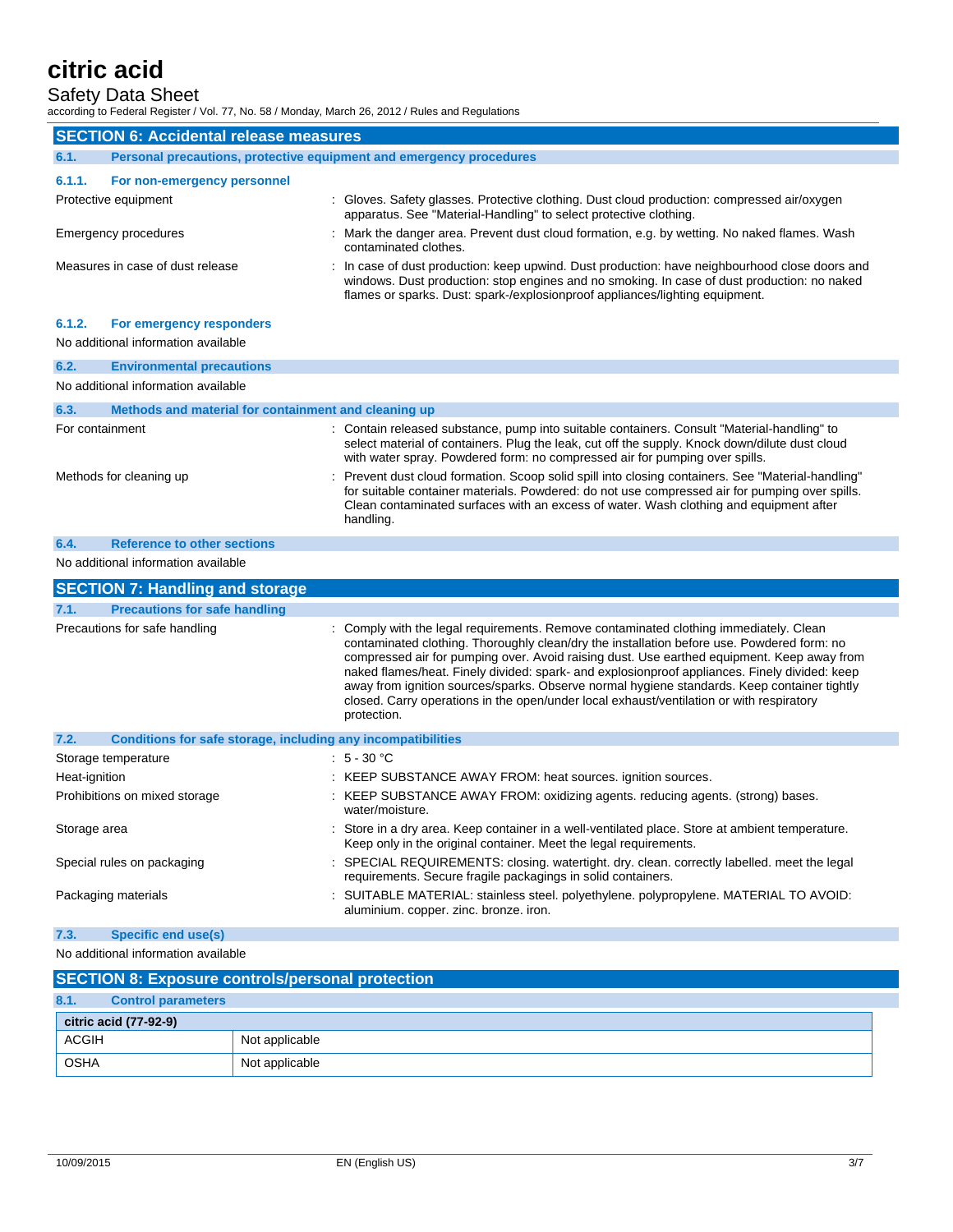Safety Data Sheet

according to Federal Register / Vol. 77, No. 58 / Monday, March 26, 2012 / Rules and Regulations

| 8.2.<br><b>Exposure controls</b>  |                                                                                                                                                                    |
|-----------------------------------|--------------------------------------------------------------------------------------------------------------------------------------------------------------------|
| Materials for protective clothing | : GIVE EXCELLENT RESISTANCE: butyl rubber. natural rubber. neoprene. PVC. nitrile rubber.<br>viton. GIVE GOOD RESISTANCE: polyethylene. GIVE POOR RESISTANCE: PVA. |
| Hand protection                   | : Gloves.                                                                                                                                                          |
| Eye protection                    | : Safety glasses.                                                                                                                                                  |
| Skin and body protection          | : Protective clothing.                                                                                                                                             |
| Respiratory protection            | : Dust production: dust mask with filter type P1.                                                                                                                  |

### **SECTION 9: Physical and chemical properties**

| 9.1.<br>Information on basic physical and chemical properties |                                                                                                                                                              |
|---------------------------------------------------------------|--------------------------------------------------------------------------------------------------------------------------------------------------------------|
| Physical state                                                | : Solid                                                                                                                                                      |
| Appearance                                                    | : Crystalline solid. Crystalline powder. Granular powder. Powder.                                                                                            |
| Molecular mass                                                | : 192.13 g/mol                                                                                                                                               |
| Color                                                         | : Colourless to white                                                                                                                                        |
| Odor                                                          | Odourless                                                                                                                                                    |
| Odor threshold                                                | : No data available                                                                                                                                          |
| рH                                                            | $: 2.2(1\%)$                                                                                                                                                 |
| pH solution                                                   | $: 1\%$                                                                                                                                                      |
| Relative evaporation rate (butyl acetate=1)                   | : No data available                                                                                                                                          |
| Melting point                                                 | : 153 °C                                                                                                                                                     |
| Freezing point                                                | : No data available                                                                                                                                          |
| Boiling point                                                 | : Not applicable                                                                                                                                             |
| Flash point                                                   | : No data available                                                                                                                                          |
| Auto-ignition temperature                                     | : No data available                                                                                                                                          |
| Decomposition temperature                                     | : $175^{\circ}$ C                                                                                                                                            |
| Flammability (solid, gas)                                     | : No data available                                                                                                                                          |
| Vapor pressure                                                | $: < 0.1$ hPa                                                                                                                                                |
| Relative vapor density at 20 °C                               | : No data available                                                                                                                                          |
| Relative density                                              | : 1.7 (20 °C)                                                                                                                                                |
| Specific gravity / density                                    | : 1665 kg/m <sup>3</sup> (20 °C)                                                                                                                             |
| Solubility                                                    | Soluble in water. Soluble in ethanol. Soluble in ethylacetate. Soluble in pentanol. Soluble in<br>pentylacetate.<br>Water: 59 g/100ml<br>Ethanol: 62 g/100ml |
| Log Pow                                                       | : -1.72 (Experimental value)                                                                                                                                 |
| Log Kow                                                       | : No data available                                                                                                                                          |
| Viscosity, kinematic                                          | : No data available                                                                                                                                          |
| Viscosity, dynamic                                            | : No data available                                                                                                                                          |
| <b>Explosive properties</b>                                   | : No data available                                                                                                                                          |
| Oxidizing properties                                          | No data available                                                                                                                                            |
| <b>Explosive limits</b>                                       | : No data available                                                                                                                                          |
| <b>Other information</b><br>9.2.                              |                                                                                                                                                              |
| VOC content                                                   | $: 0\%$                                                                                                                                                      |
| Other properties                                              | : Translucent. Hygroscopic. Substance has acid reaction.                                                                                                     |

# **SECTION 10: Stability and reactivity**

### **10.1. Reactivity**

Upon combustion: CO and CO2 are formed. Reacts violently with (strong) oxidizers: (increased) risk of fire. Reacts with (strong) reducers. Reacts exothermically with (some) bases: (increased) risk of fire.

| Hygroscopic. |                                           |
|--------------|-------------------------------------------|
|              |                                           |
| 10.3.        | <b>Possibility of hazardous reactions</b> |
|              | No additional information available       |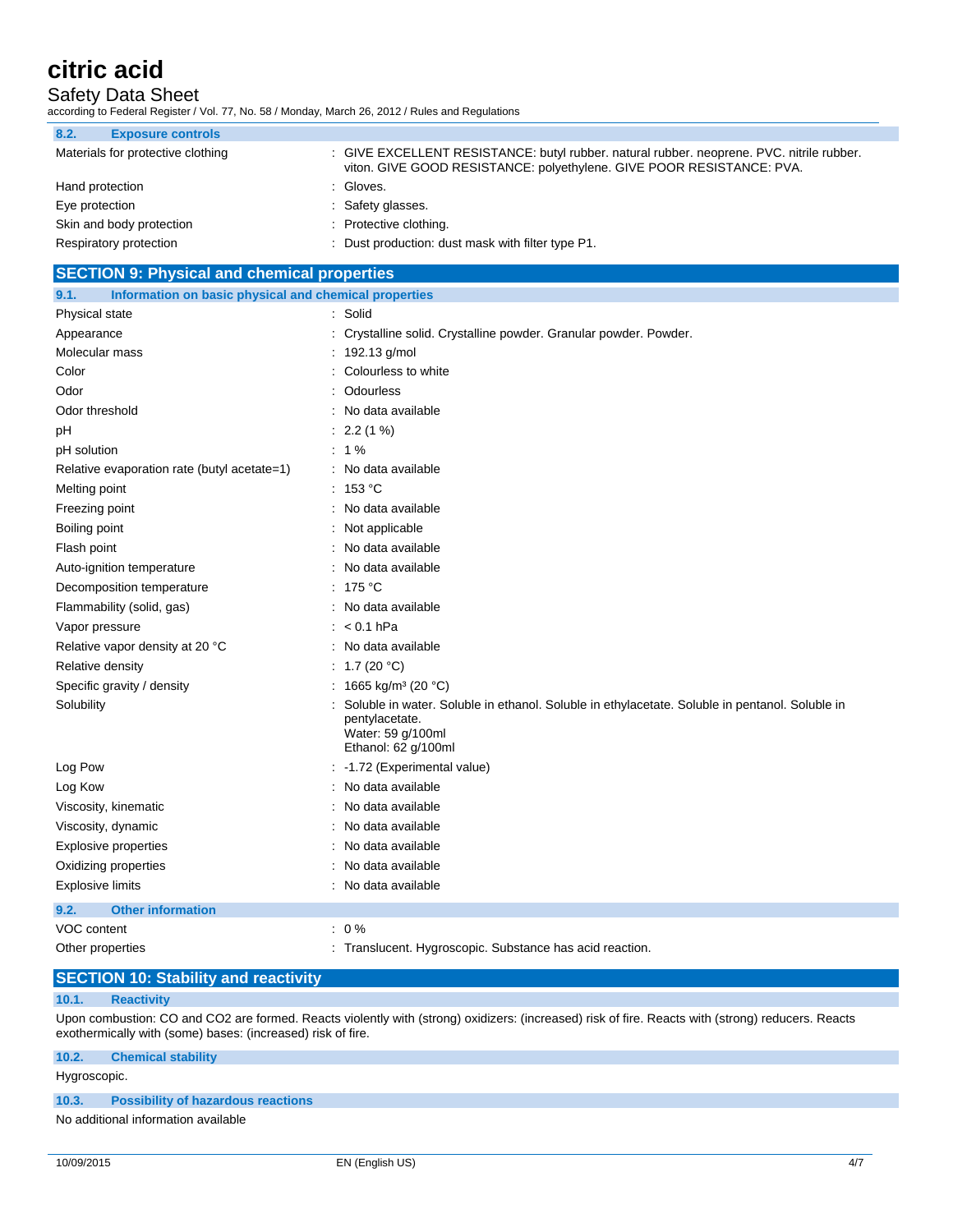### Safety Data Sheet

according to Federal Register / Vol. 77, No. 58 / Monday, March 26, 2012 / Rules and Regulations

| 10.4. | <b>Conditions to avoid</b>              |
|-------|-----------------------------------------|
|       | No additional information available     |
| 10.5. | Incompatible materials                  |
|       | No additional information available     |
| 10.6. | <b>Hazardous decomposition products</b> |
|       | No additional information available     |

|       | <b>SECTION 11: Toxicological information</b> |  |  |
|-------|----------------------------------------------|--|--|
| 11.1. | Information on toxicological effects         |  |  |

| Acute toxicity                                        | Not classified                                                                                                                                                             |
|-------------------------------------------------------|----------------------------------------------------------------------------------------------------------------------------------------------------------------------------|
| citric acid ( \f )77-92-9                             |                                                                                                                                                                            |
| LD50 oral rat                                         | 3000 mg/kg (Rat; OECD 401: Acute Oral Toxicity; Literature study; 11700 mg/kg bodyweight;<br>Rat; Experimental value)                                                      |
| LD50 dermal rat                                       | > 2000 mg/kg body weight (Rat: Experimental value: OECD 402: Acute Dermal Toxicity)                                                                                        |
| ATE US (oral)                                         | 3000.000 mg/kg body weight                                                                                                                                                 |
| Skin corrosion/irritation                             | : Not classified                                                                                                                                                           |
|                                                       | pH: 2.2 (1 %)                                                                                                                                                              |
| Serious eye damage/irritation                         | : Causes serious eye irritation.                                                                                                                                           |
|                                                       | pH: 2.2 (1 %)                                                                                                                                                              |
| Respiratory or skin sensitization                     | Not classified                                                                                                                                                             |
| Germ cell mutagenicity                                | Not classified                                                                                                                                                             |
| Carcinogenicity                                       | Not classified                                                                                                                                                             |
| Reproductive toxicity                                 | Not classified                                                                                                                                                             |
| Specific target organ toxicity (single exposure)      | : Not classified                                                                                                                                                           |
| Specific target organ toxicity (repeated<br>exposure) | : Not classified                                                                                                                                                           |
| Aspiration hazard                                     | Not classified                                                                                                                                                             |
| Symptoms/injuries after inhalation                    | AFTER INHALATION OF DUST: Dry/sore throat. Coughing. Slight irritation. EXPOSURE TO<br>HIGH CONCENTRATIONS: Irritation of the respiratory tract. Respiratory difficulties. |
| Symptoms/injuries after skin contact                  | Red skin. ON CONTINUOUS EXPOSURE/CONTACT: Tingling/irritation of the skin.                                                                                                 |
| Symptoms/injuries after eye contact                   | Irritation of the eye tissue. ON CONTINUOUS EXPOSURE/CONTACT: Inflammation/damage<br>of the eye tissue.                                                                    |
| Symptoms/injuries after ingestion                     | AFTER ABSORPTION OF HIGH QUANTITIES: Abdominal pain. Vomiting. Diarrhoea.                                                                                                  |
| Chronic symptoms                                      | ON CONTINUOUS/REPEATED EXPOSURE/CONTACT: Affection/discolouration of the teeth.                                                                                            |
| <b>SECTION 12: Ecological information</b>             |                                                                                                                                                                            |
|                                                       |                                                                                                                                                                            |

| 12.1.<br><b>Toxicity</b>                      |                                                                                                                                                                             |
|-----------------------------------------------|-----------------------------------------------------------------------------------------------------------------------------------------------------------------------------|
| Ecology - general                             | : Classification concerning the environment: not applicable.                                                                                                                |
| Ecology - air                                 | : Not classified as dangerous for the ozone layer (Regulation (EC) No 1005/2009). TA-Luft<br>Klasse 5.2.1.                                                                  |
| Ecology - water                               | : Not harmful to fishes (LC50(96h) >1000 mg/l). Slightly harmful to invertebrates (EC50: 100 -<br>1000 mg/l). Slightly harmful to algae. Not harmful to bacteria. pH shift. |
| citric acid (77-92-9)                         |                                                                                                                                                                             |
| LC50 fish 1                                   | 2600 mg/l (48 h; Leuciscus idus; $pH = 7$ )                                                                                                                                 |
| EC50 Daphnia 1                                | 120 mg/l (72 h; Daphnia magna; $pH < 7$ )                                                                                                                                   |
| LC50 fish 2                                   | 1516 mg/l (96 h; Lepomis macrochirus)                                                                                                                                       |
| EC50 Daphnia 2                                | 85 mg/l (Daphnia magna)                                                                                                                                                     |
| Threshold limit algae 1                       | 80 mg/l (192 h; Microcystis aeruginosa; Reproduction)                                                                                                                       |
| Threshold limit algae 2                       | 640 mg/l (168 h; Scenedesmus quadricauda)                                                                                                                                   |
| 12.2.<br><b>Persistence and degradability</b> |                                                                                                                                                                             |
| citric acid (77-92-9)                         |                                                                                                                                                                             |

### 10/09/2015 EN (English US) 5/7 Persistence and degradability **Readily biodegradable in water. Biodegradable in the soil.** Readily biodegradable in water. Biodegradable in the soil. Biochemical oxygen demand (BOD) 0.420 g O<sub>2</sub>/g substance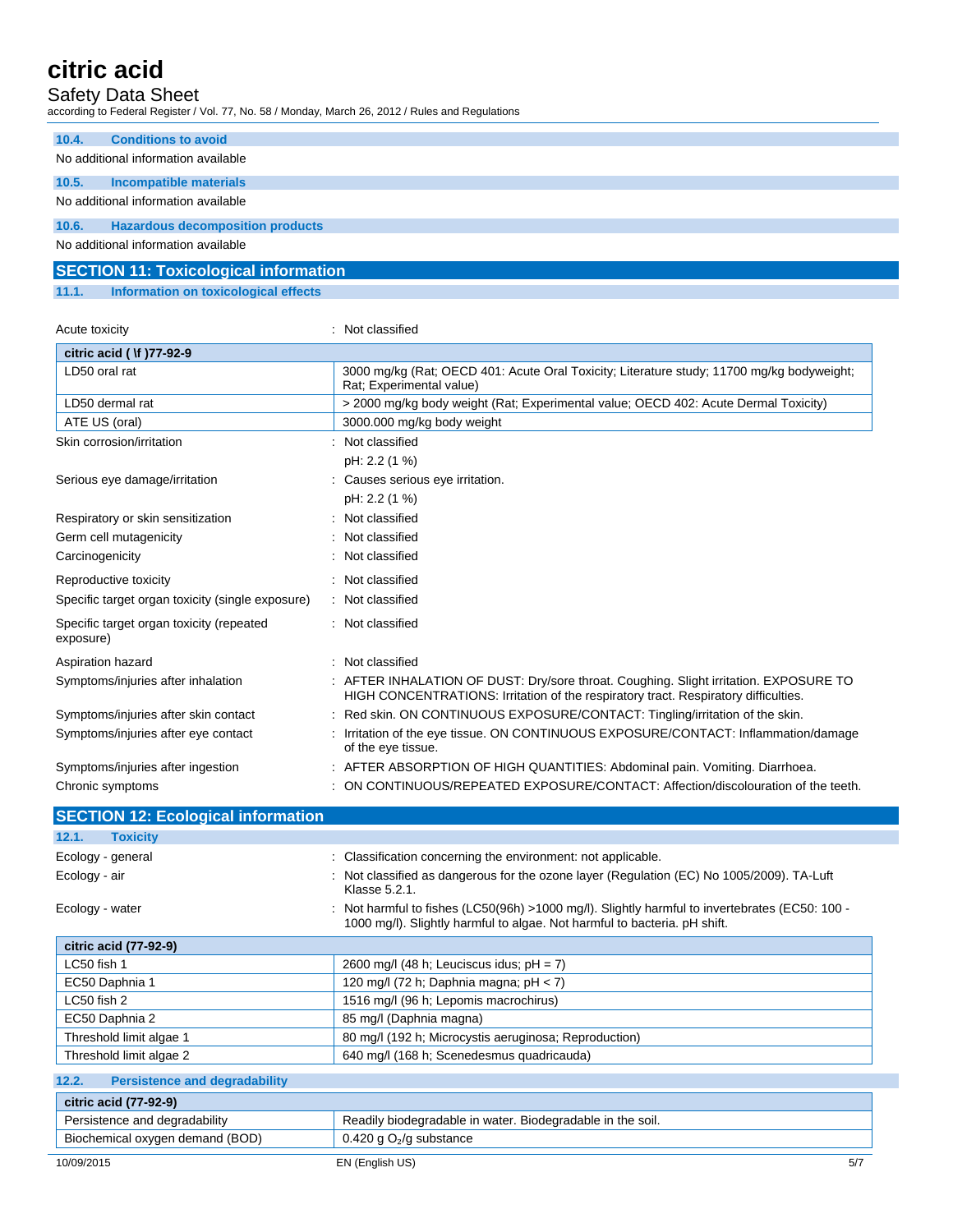## Safety Data Sheet

according to Federal Register / Vol. 77, No. 58 / Monday, March 26, 2012 / Rules and Regulations

| citric acid (77-92-9)                                         |                            |  |
|---------------------------------------------------------------|----------------------------|--|
| Chemical oxygen demand (COD)                                  | 0.728 g $O_2$ /g substance |  |
| <b>ThOD</b>                                                   | 0.686 g $O_2$ /g substance |  |
| BOD (% of ThOD)                                               | $(20 \text{ day(s)}) 0.89$ |  |
| 12.3.<br><b>Bioaccumulative potential</b>                     |                            |  |
| citric acid (77-92-9)                                         |                            |  |
| Log Pow                                                       | -1.72 (Experimental value) |  |
| Bioaccumulation: not applicable.<br>Bioaccumulative potential |                            |  |
| 12.4.<br><b>Mobility in soil</b>                              |                            |  |

No additional information available

| 12.5. | <b>Other adverse effects</b> |  |  |
|-------|------------------------------|--|--|
|       | Effect on ozone layer        |  |  |

| <b>SECTION 13: Disposal considerations</b>                                |                                                                                                                                                                                                                                                                                                                                                                                                                                                                                                                                                                                                                                                                                                                                                                                                                      |  |  |  |  |
|---------------------------------------------------------------------------|----------------------------------------------------------------------------------------------------------------------------------------------------------------------------------------------------------------------------------------------------------------------------------------------------------------------------------------------------------------------------------------------------------------------------------------------------------------------------------------------------------------------------------------------------------------------------------------------------------------------------------------------------------------------------------------------------------------------------------------------------------------------------------------------------------------------|--|--|--|--|
| <b>Waste treatment methods</b><br>13.1.                                   |                                                                                                                                                                                                                                                                                                                                                                                                                                                                                                                                                                                                                                                                                                                                                                                                                      |  |  |  |  |
| Waste disposal recommendations                                            | : Remove waste in accordance with local and/or national regulations. Hazardous waste shall not<br>be mixed together with other waste. Different types of hazardous waste shall not be mixed<br>together if this may entail a risk of pollution or create problems for the further management of<br>the waste. Hazardous waste shall be managed responsibly. All entities that store, transport or<br>handle hazardous waste shall take the necessary measures to prevent risks of pollution or<br>damage to people or animals. Recycle/reuse. Dissolve or mix with a combustible solvent.<br>Remove to an authorized incinerator equipped with an afterburner and a flue gas scrubber with<br>energy recovery. Treat using the best available techniques before discharge into drains or the<br>aquatic environment. |  |  |  |  |
| Additional information                                                    | : LWCA (the Netherlands): KGA category 03. Hazardous waste according to Directive<br>2008/98/EC.                                                                                                                                                                                                                                                                                                                                                                                                                                                                                                                                                                                                                                                                                                                     |  |  |  |  |
| <b>SECTION 14: Transport information</b>                                  |                                                                                                                                                                                                                                                                                                                                                                                                                                                                                                                                                                                                                                                                                                                                                                                                                      |  |  |  |  |
| In accordance with DOT                                                    |                                                                                                                                                                                                                                                                                                                                                                                                                                                                                                                                                                                                                                                                                                                                                                                                                      |  |  |  |  |
| Not regulated for transport                                               |                                                                                                                                                                                                                                                                                                                                                                                                                                                                                                                                                                                                                                                                                                                                                                                                                      |  |  |  |  |
| <b>Additional information</b>                                             |                                                                                                                                                                                                                                                                                                                                                                                                                                                                                                                                                                                                                                                                                                                                                                                                                      |  |  |  |  |
| Other information                                                         | : No supplementary information available.                                                                                                                                                                                                                                                                                                                                                                                                                                                                                                                                                                                                                                                                                                                                                                            |  |  |  |  |
| <b>ADR</b>                                                                |                                                                                                                                                                                                                                                                                                                                                                                                                                                                                                                                                                                                                                                                                                                                                                                                                      |  |  |  |  |
| No additional information available                                       |                                                                                                                                                                                                                                                                                                                                                                                                                                                                                                                                                                                                                                                                                                                                                                                                                      |  |  |  |  |
| <b>Transport by sea</b>                                                   |                                                                                                                                                                                                                                                                                                                                                                                                                                                                                                                                                                                                                                                                                                                                                                                                                      |  |  |  |  |
| No additional information available                                       |                                                                                                                                                                                                                                                                                                                                                                                                                                                                                                                                                                                                                                                                                                                                                                                                                      |  |  |  |  |
| Air transport                                                             |                                                                                                                                                                                                                                                                                                                                                                                                                                                                                                                                                                                                                                                                                                                                                                                                                      |  |  |  |  |
| No additional information available                                       |                                                                                                                                                                                                                                                                                                                                                                                                                                                                                                                                                                                                                                                                                                                                                                                                                      |  |  |  |  |
| <b>SECTION 15: Regulatory information</b>                                 |                                                                                                                                                                                                                                                                                                                                                                                                                                                                                                                                                                                                                                                                                                                                                                                                                      |  |  |  |  |
| 15.1. US Federal regulations                                              |                                                                                                                                                                                                                                                                                                                                                                                                                                                                                                                                                                                                                                                                                                                                                                                                                      |  |  |  |  |
| citric acid (77-92-9)                                                     |                                                                                                                                                                                                                                                                                                                                                                                                                                                                                                                                                                                                                                                                                                                                                                                                                      |  |  |  |  |
| Listed on the United States TSCA (Toxic Substances Control Act) inventory |                                                                                                                                                                                                                                                                                                                                                                                                                                                                                                                                                                                                                                                                                                                                                                                                                      |  |  |  |  |
|                                                                           |                                                                                                                                                                                                                                                                                                                                                                                                                                                                                                                                                                                                                                                                                                                                                                                                                      |  |  |  |  |
|                                                                           |                                                                                                                                                                                                                                                                                                                                                                                                                                                                                                                                                                                                                                                                                                                                                                                                                      |  |  |  |  |
| 15.2. International regulations                                           |                                                                                                                                                                                                                                                                                                                                                                                                                                                                                                                                                                                                                                                                                                                                                                                                                      |  |  |  |  |

**CANADA** No additional information available

### **EU-Regulations**

No additional information available

**Classification according to Regulation (EC) No. 1272/2008 [CLP]** Eye Irrit. 2 H319